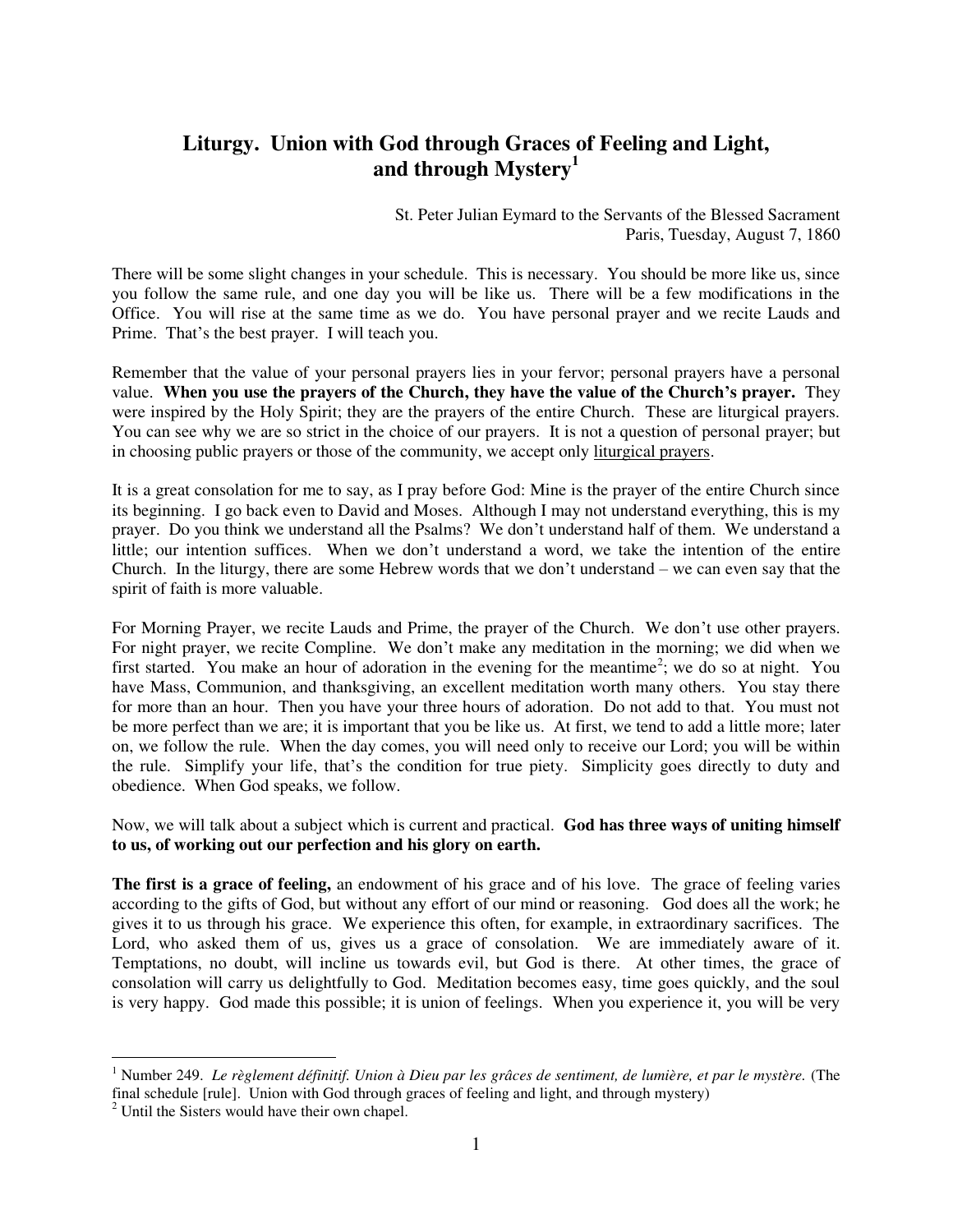happy. Do not be attached to it; it is a state that passes like the wind. What should you do? Use it in the manner of a consolation. The *Imitation* says: In joy, think of the day of battle.

After Tabor comes the Garden of Olives. Never rest in a grace of feeling; it is like a little flower on the side of the road. We are inclined to rest in this grace, but that's a mistake. When the Good Lord wants us to enjoy it for a while we tend to say, the Good Lord is pleased. Now, I must rest, there's absolutely nothing else for me to do. What will happen? The night will come and we will be cold; then we will have to work. That is where we often fail, that is the reason for the lessening of our graces. God is very good, he gives us his fatherly grace, and we force him to hide his face, for we would no longer do anything.

**The other grace is a grace of light.** The first is a grace of feeling; the second is a grace of light. It consists in God showing us his light. This grace is worth more than a grace of consolation and goodness, because it lasts longer, is more stable. We can revive a truth in our minds, make it come back. The other grace is a passing delight, followed by aridity. The grace of light is sometimes also delightful; it comes by infusion, but it is similar to a conviction. This is more than when our heart is simply touched. It's as though we are in the truth, like someone totally exposed to the sun, this is worth more than understanding something through an obscure light. What must we do in this state? Be filled with it. God is showing us his truth, and he wants to give us one of the great signs of his love. This is similar to what happened to St. Ignatius at Manresa: God showed him his truth with such clarity that, he said, even if he did not have the gospels and the writings of the Apostles, what he saw would have convinced him.

When you receive this grace, what should you do? Remain in it as long as you can, and even recall that light. In a grace of consolation, keep going and do not just wait lazily. But in a grace of light, remain there as long as you can. God has pointed out a truth to you, he has come to enlighten you with his divine light, he has given an awareness of this truth, and he is more deeply within you than if he were present by reason. The apostles left us many written works, but we can sense that what they share is what they witnessed, what they saw and heard, especially the insights that bring out the truth of our Lord. St. Paul takes pains to describe the light he saw in Damascus. Regarding the feelings he experienced, he says nothing. They were merely transitory.

The grace of light ignites a fire that puts us in the truth. God gives the other grace once in a while, but he guides us through a grace of light. It's up to us to study, to search for the truth, to reflect on it, and to discover its beauty. That's prayer. Every grace begins by being a light, and we feel its warmth. Women tend not to persevere in their graces of light: this may be a failure of formation, of timidity, of fear of being deceived. You don't have speculative minds; fortunately, because that destroys the heart. God gave you the feelings of the heart, but you have a weaker nature. The women who wrote about God wrote better than men. Look at St. Catherine, the philosopher, who converted so many pagan philosophers. Look at Catherine of Sienna, St. Bridget who wrote with extraordinary depth, and St. Theresa… I don't need to mention her, because everybody knows her.

We must not be afraid to enter into God's light. How will you learn if you don't discover what is good and beautiful? Study his light, his inner activity. That is your particular science. Many people study only superficially and soon forget: such a science does not bear fruit in due time. This is also our fault as priests. We do not force ourselves to go deeper. You must go to the core, to the roots of the tree. It is a knowledge that does a lot of good; God is so good in himself. Here is the principle: rely only on him – the goodness of God.

**The third kind or the third means of union with God is through mystery.** These are the degrees: feelings, light, and mystery. The mystery of God in the world is grace. Why do we speak that way? In this state, God does not proceed with the same means, in the same way. No. The mystery itself cuts all the work short. God seems to paralyze all natural insights, in such a way that the soul needs only to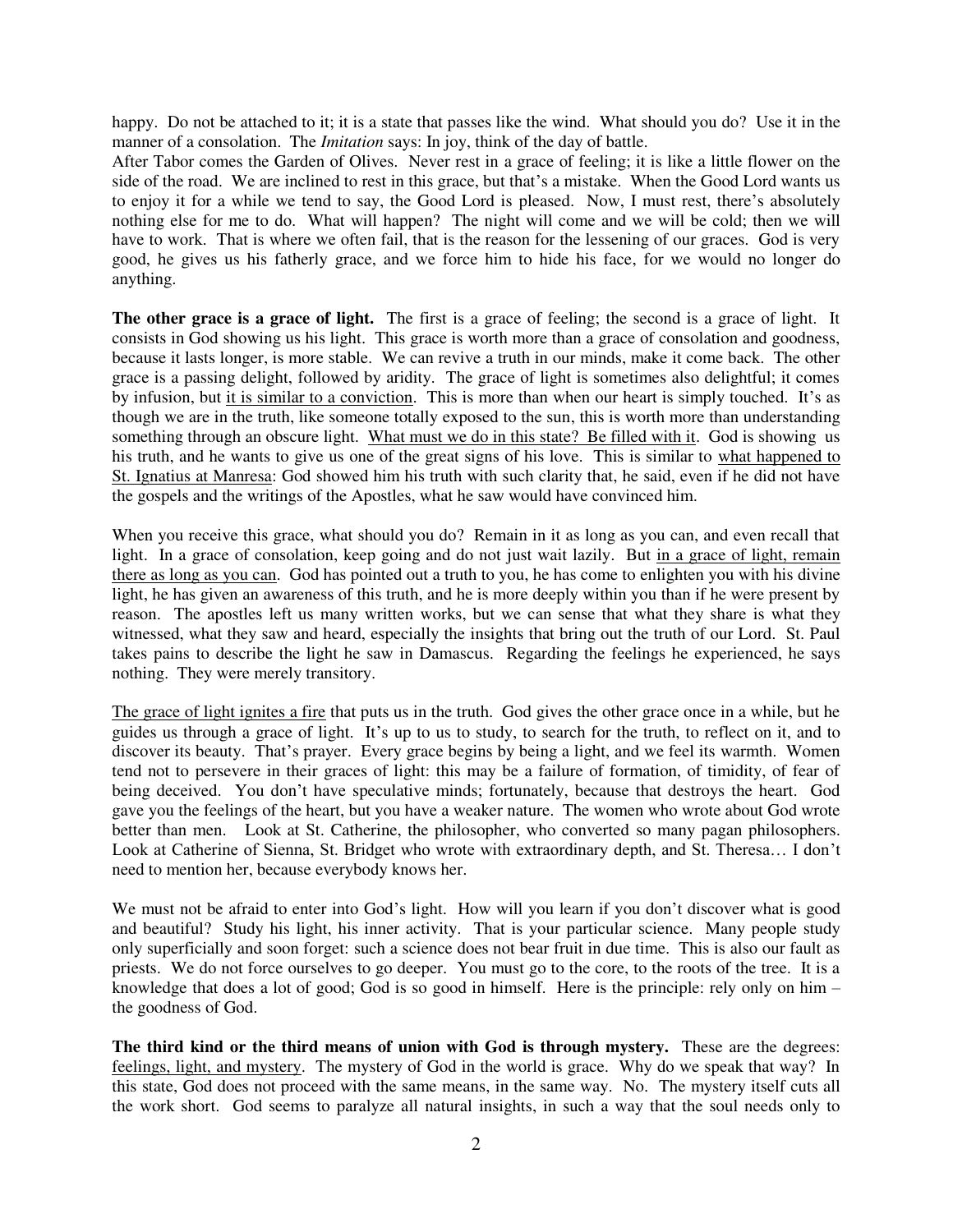sacrifice itself. It need not see the reasons; it merely sees a sacrifice. It does not see its length, or its depth, or how long it will last. It knows only one thing: God wants it. Then it no longer looks for the reasons why: **God wants it, and so do I, and it dives into the will of God.** The more it makes this sacrifice of itself, the greater its perfection. How great this state is! You experience this occasionally; the Good Lord loves you too much not to give it to you. And when you are in it, you must beware of the devil who will say: Why do that? It's too demanding. Reason adds: It's too difficult; God does not want it. So, that's the danger.

Keep in mind that when the time of sacrifice comes, you have the first flower of love, the ease of Christian childhood. The longer you delay making the sacrifice, the more difficult it becomes. Eventually you may imagine that God does not want it, and remain passive. However, when the Good Lord shows it to us, it's better to act immediately, with the initial grace. It will be a hundred times easier than with a second grace. When we give in to ourselves, the Good Lord leaves us to ourselves. By responding immediately to the sacrifice, our nature will not have time to react; later on we would tremble and be paralyzed. Whenever you delay, remorse sets in, and the sacrifice becomes a temptation, something we need to talk about. We know that love should offer this beautiful flower to God. We say: The love of God always requires that we give something; that's true, but the world requires even more difficult things – so many troubles! If we were more generous, all would be over. But this state drags you into many faults. You would not have so much to confess if you did not delay in making the sacrifice: I will do it later, when I have time; I'll do it tonight; you drag this ball and chain all day long. Get rid of it immediately, if the Lord wants you to drag it, he will see to it.

Let's talk about Abraham. Here was a real sacrifice! My goodness, when we think about it! God had told him that he would have many descendants through his son; not Ishmael who was not important since he was the son of the slave girl. He told him: *Take your son, and offer him up as a holocaust to me on a height that I will point out to you* (cf. Gn 22:2). Someone else would have said: But you are forgetting something: I am the father – you are not thinking – it is against nature, I cannot force him, my son is grown, we must ask if he is willing, he is free, he has his own mind. And we must tell his mother: she lives only for him… Or… I will have it done by a faithful servant. Abraham says nothing – God had spoken. It was during the night. He got up, took a sword, some wood, two servants, some fire, and Isaac, and began to climb. Once on the mountain, he put the wood on the shoulders of Isaac, took the sword and acted.

Do you think this was easy for Abraham? His son…! God had spoken; he did not understand, but that was enough – God has a thousand ways to return him to me if he wants: I will give him. And poor little Isaac: *I see the sword and the wood, but where is the victim? – God himself will provide it* (cf. Gn 22:7-8). You know the rest of the story: when he arrived, he arranged the wood, he took Isaac who looked at him and understood. (Abraham) told him nothing… Isaac said nothing – he understood that God wanted this. He did not shout, not a word – he was as faithful as Abraham. Then Abraham lit the fire and took the sword. What happened…? Did God allow him to proceed? Did he cry out? No, he wanted the will of God. The angel then said: *Do not lay your hand on the boy, God is satisfied, since you did not spare your only beloved son* (cf. Gn 22:12). God promised him many things, as you know, and made him great. A ram was there, and Abraham sacrificed it.

You know that this mountain was the mountain of Calvary, and that our Lord was crucified in the same area. What a beautiful soul! Although Abraham had not seen our Lord, he was worthy of him. **Here is the mystery of faith: we understand that we are surrendering ourselves to the love of God who has loved us so much, who gave us everything.** We must give him the little sacrifices that he requests. At the point of death, what will make you happy? You will not find consolation in your prayers, good works and little virtues. What then? If you have sacrificed something to God, that will be your joy. You will